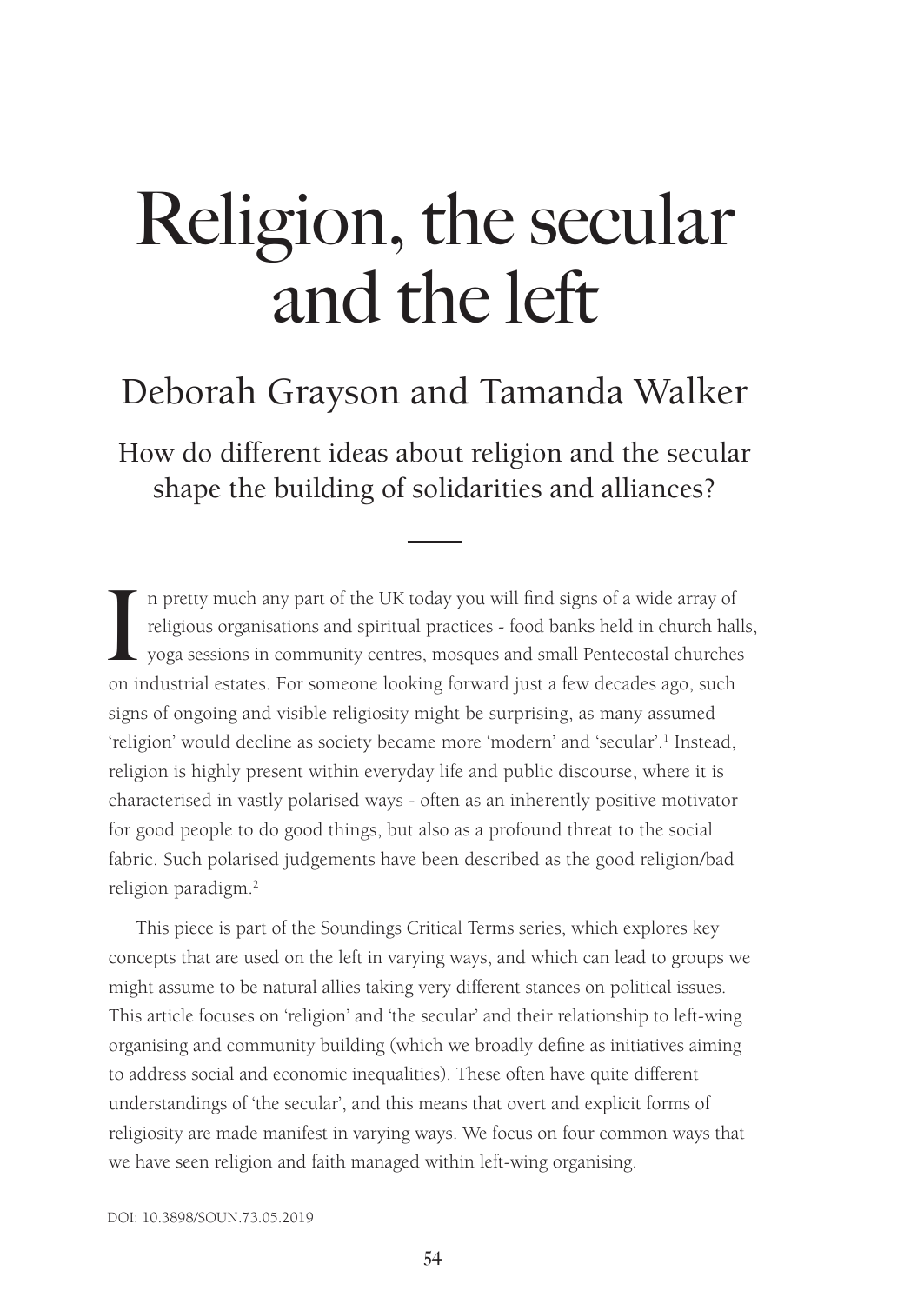The first of these approaches sees 'religion' and 'faith' as a set of traditional practices that do not need to be engaged with as they will naturally disappear with modernity. On the left this approach has resulted in the tendency to treat religion with *indifference*. The second approach, most commonly associated on the left with secular Marxism, sees religion in relation to oppressive institutions which need to be excised from public life, with public expressions of religion being treated with *hostility*.

The third takes religion as a racial category, highlighting the relationship between Christian-Secular supremacy and colonial domination, while maintaining discomfort when it comes to engagement with religious content; we call this an approach of *limited welcome*. The fourth approach, which we call *incorporation*, emphasises the necessity of spiritual practices for sustaining collectives that can effectively challenge oppression. This seeks to engage with some spiritual practices and cosmologies outside of prescribed categories of 'religion' and 'nonreligion', as forms of knowledge that are crucial to challenging coloniality.

Having outlined these four approaches, and intentionally emphasised the ways in which religion can be aligned with progressive and liberatory aims<sup>3</sup>, we then try to explore some of the complexities which can arise when these different interpretations are deployed in left-wing settings. These are discussed through two contrasting examples of leftist organising. The first is the work of Southall Black Sisters, a feminist organisation which is self-consciously secularist and which sits between 'limited welcome' and 'hostility'. The second is community organising in the wake of the Grenfell Tower fire, particularly the monthly silent marches, which might be broadly understood as an example of 'incorporation'. We conclude by asserting the value of localised and contingent readings of 'religion' and 'the secular' over universalising ones.

#### **Religion and the left**

There is an enormous literature on the political idea of 'the secular', and how this could or should relate to 'religion' and 'belief'.<sup>4</sup> While a full account of these debates is beyond the scope of this article, a key aspect, and one which affects all of the approaches outlined below, is the relationship between religion and ideas of the public and private. Within a British context, much of the literature begins with the long history of Catholic/Protestant sectarian conflicts, as well as the political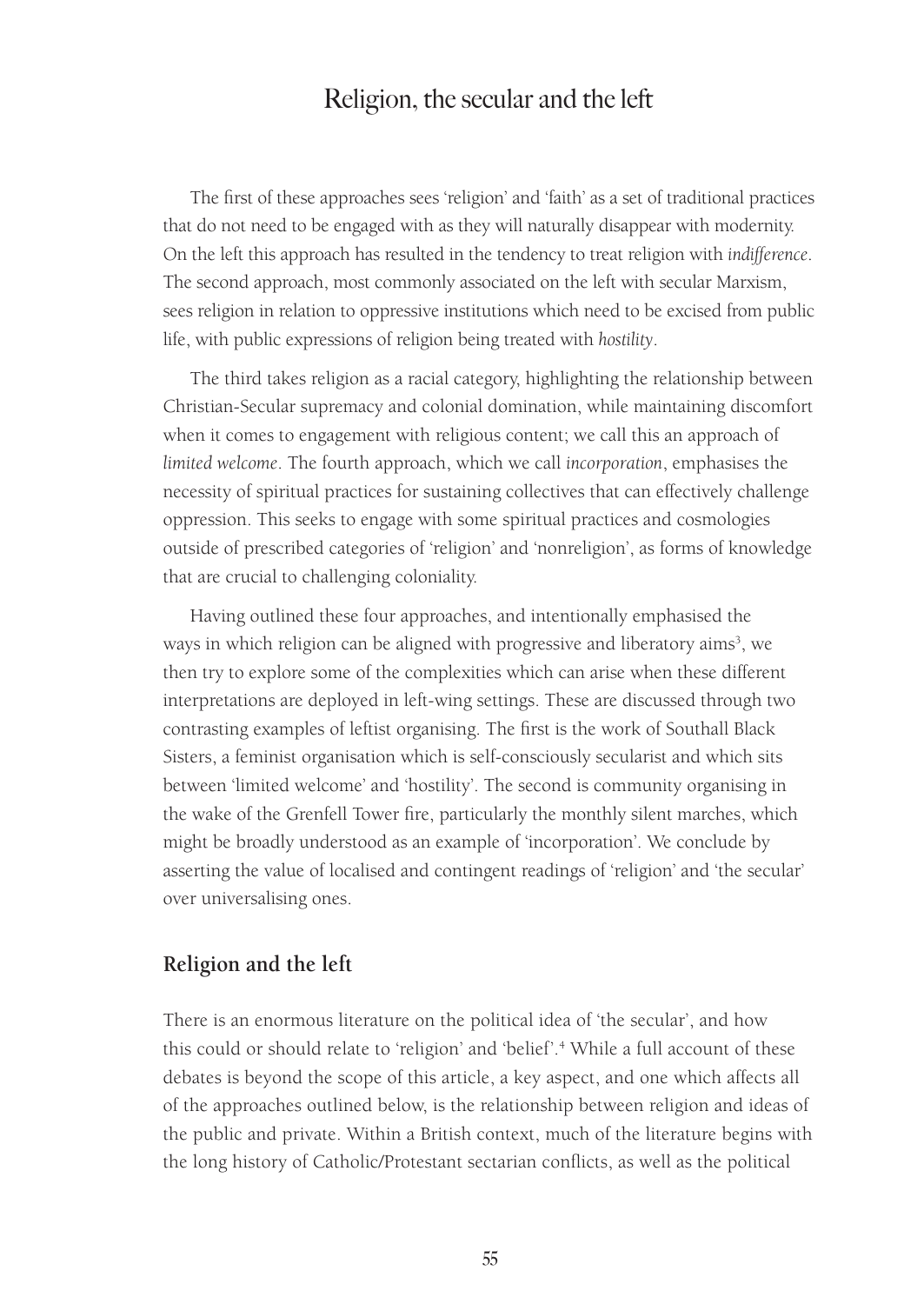shifts of the Enlightenment, which tended to construct religion as a 'private matter' and antithetical to notions of 'modernity'. Since left-wing organising spaces are by their nature concerned with public action, it is unsurprising that the extent to which religion and faith are made manifest within those spaces is often the subject of controversy.

#### *Approach 1: Indifference - religion as dying tradition*

The first approach sees religion as a kind of quaint tradition - as broadly harmless and 'unenlightened' but inevitably in decline, and therefore irrelevant to modern or progressive politics. The assumption that religion is gradually disappearing from public life has been deeply embedded in this perspective, which sees 'secularisation' as a trend or process occurring alongside other kinds of modernisation, such as industrialisation and the development of a bureaucratic state.

Early sociologists, like Weber for example, argued that the 'enchanted' world of the Middle Ages was displaced by developments in science and philosophy in the Enlightenment period, as people increasingly searched for rational rather than supernatural explanations for everyday experiences. For Durkheim, religious rituals created social cohesion in traditional societies where people's roles and life experiences were generally similar: they could not have the same kind of effectiveness in an industrial economy, where lives were much more differentiated.

In the decades following the Second World War, data from across Europe seemed to back up the idea that societies were steadily becoming less religious, with demonstrable declines in church attendance, church membership and belief in God - what is often referred to as the turn away from, and loss of trust in, religious institutions.<sup>5</sup> Explanations suggested for these changes included increased faith in the institutions of science and the welfare state, greater mobility, people's increased access to a plurality of world views, and gradual social liberalisation. Importantly, those proposing the secularisation thesis mostly saw it as a trend that would continue regardless of state decisions, the actions of civil society or the interventions of religious bodies such as churches themselves.

Critics have long argued that what is being referred to as 'religion' in this thesis is in fact quite a narrow category of activities, primarily modelled on how European populations have historically related to established Christian churches, and later-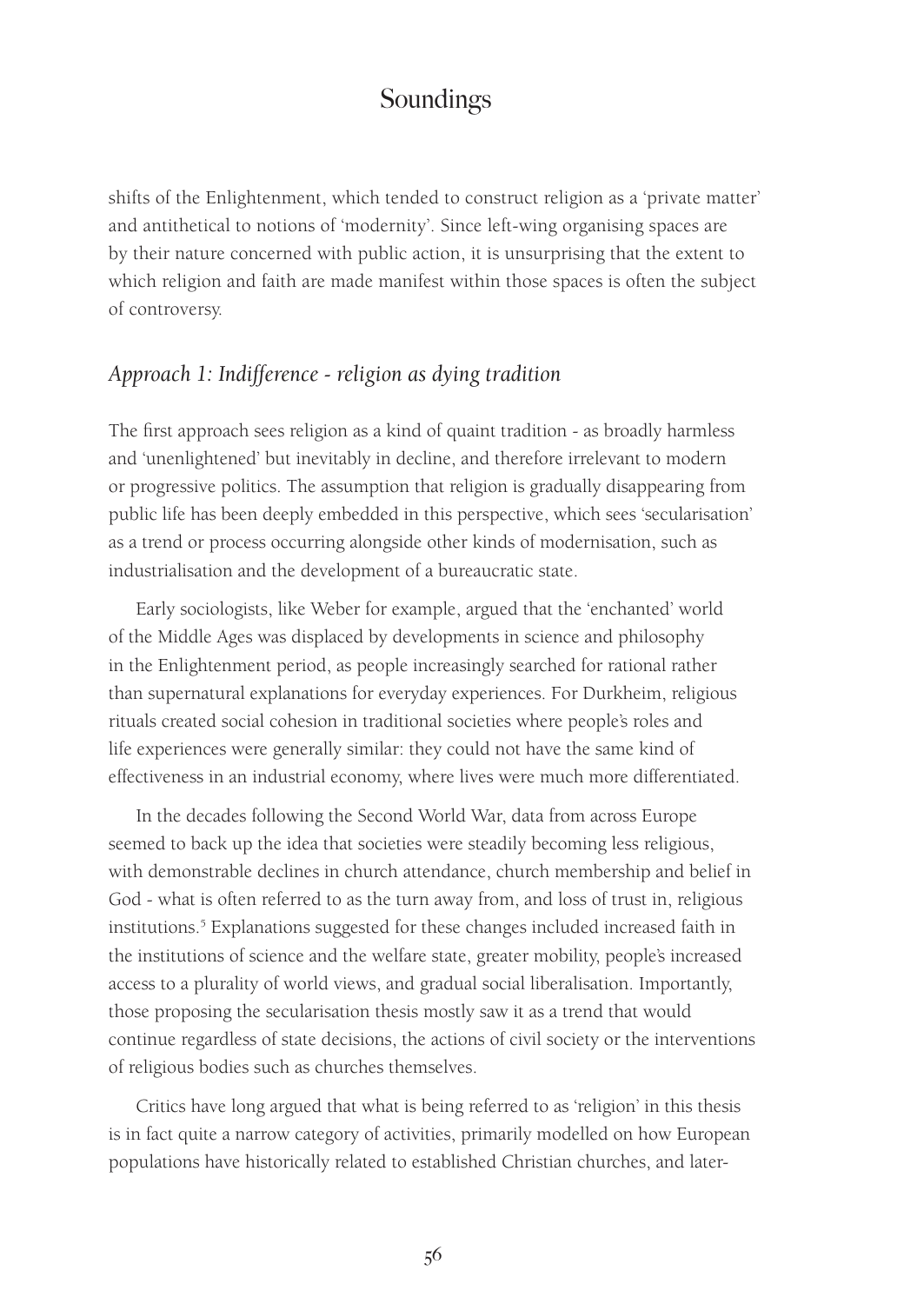established Jewish places of worship, within a Judaeo-Christian cultural context. Rather than seeing declines in the membership of these churches as an indication that religion per se was disappearing, such critics have highlighted the growth of non-established churches and less formalised spiritual practices. They have argued that society is not in fact becoming less religious, but rather that religion is transforming into less recognised forms of a more personalised and individualistic nature, which are more easily relegated to the private sphere.

 Despite these longstanding critiques of sweeping ideas of 'secularisation', the idea that modernisation is intrinsically linked to the decline of 'religion' is pervasive in public discourse. Within left-wing spaces, such an approach is rarely made explicit but can been seen in a broad attitude of *indifference*. 6 This might become more evident at moments when it is made clear that the baseline assumption is that people in the room are not people of faith, or when long established left-wing groups do not have relationships with faith-based organisations, not out of any deliberate policy but simply because they have never considered them to be potential collaborators. The attitude of many unions, particularly those established in the post-war period, when secularisation seemed to be at its height, falls into this category.

More generally, an attitude of indifference might become more visible when its underlying assumptions are disrupted in some way, for example when somebody expresses surprise that second- or third-generation migrants (particularly from the global South) are 'still' religious, or perhaps even more practising than their parents, despite having been raised in the 'modern' context of the UK. The absence of any overt reference to religion, and/or the absence of any recognition when even the slightest reference to faith, God or theological concepts is made, could also be indicators of this approach.

#### *Approach 2: Hostility - religion as institutional and oppressive*

A second way of conceiving of the relationship between religion and left-wing politics is much more explicit, and sees religion as inherently opposed to liberation, and something that needs to be actively excluded from public space - including organising spaces - if progressive ends are to be achieved. This is generally rooted in an understanding of religion drawn from secular Marxism.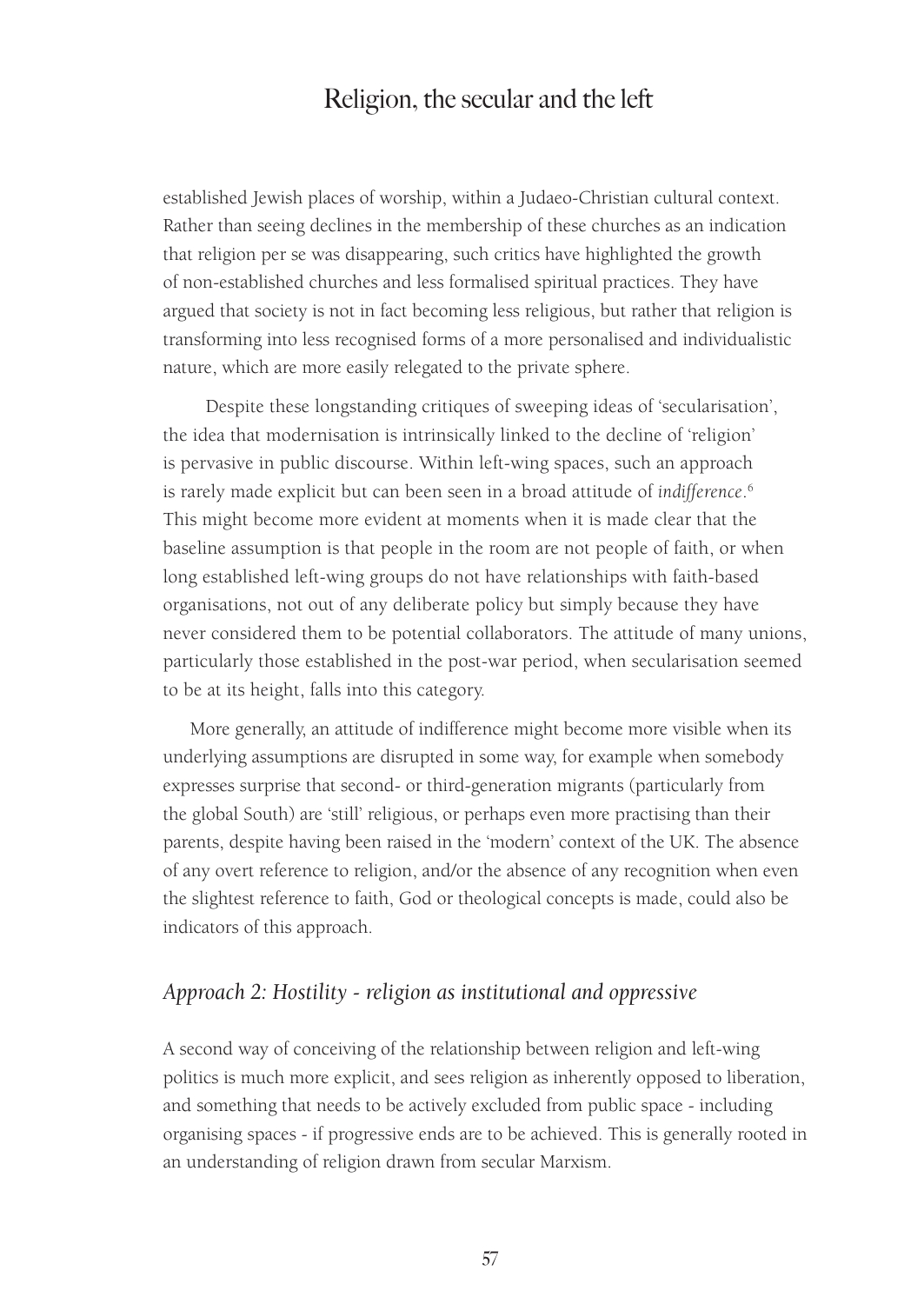In his *Critique of Hegel's Philosophy of Right*, Marx famously refers to religion as 'the opium of the people', envisaging religion as a set of institutions serving the social function of justifying inequalities and providing 'illusory happiness' for the proletariat. For Marx, criticising religion allows the working class to 'think, act, and fashion his reality like a man who has discarded his illusions and regained his senses'; he equates the process of coming to class consciousness with that of discarding religion.<sup>7</sup> Lenin followed this line of thinking in his claim that 'atheism is a natural and inseparable part of Marxism'.<sup>8</sup>

While not all forms of communism or socialism have been wedded to atheism, in a British context most socialist groups have been broadly secularist - assuming that a socialist state would be one with no formal role for religious institutions, and that under socialism religion would no longer be necessary. Many anti-colonial movements drew on Marxist ideas of secularism, as they battled against colonial regimes which were often staunchly supported by religious institutions. Fighting oppression, according to this approach, requires the construction of 'secular' organising spaces which are hostile to religion, faith and spirituality.

What is more explicit here than in the secularisation thesis is the claim that excluding religion from collective life is *desirable*, and a means of overthrowing oppressive institutions and achieving liberation. For many of those organising in the British feminist and lesbian and gay social movements of the 1970s, for example, especially those who had experienced damaging forms of patriarchy and homophobia in church contexts, the link between promoting progressive and socially liberal values and challenging the power of those kinds of formalised religious institutions seemed self-evident.

In the UK today, while there do exist queer and feminist groups which acknowledge that their members are people of faith, or seek to speak from a faithbased standpoint - Keshet UK or the Inclusive Mosque Project, for example - these remain marginal to mainstream debates. In other parts of the world, however, notions of religion and modernity are not framed as incompatible, and women's rights and queer activism, alongside other liberation projects, are often advanced with reference to theological arguments or language, and even from within places of worship. (For example, queer Christian activism in Kenya,<sup>9</sup> Catholic feminists organising for abortion and trans rights in Mexico, $10$  or Islamic feminism.<sup>11</sup>)

Those coming from a secular Marxist perspective may have differing views about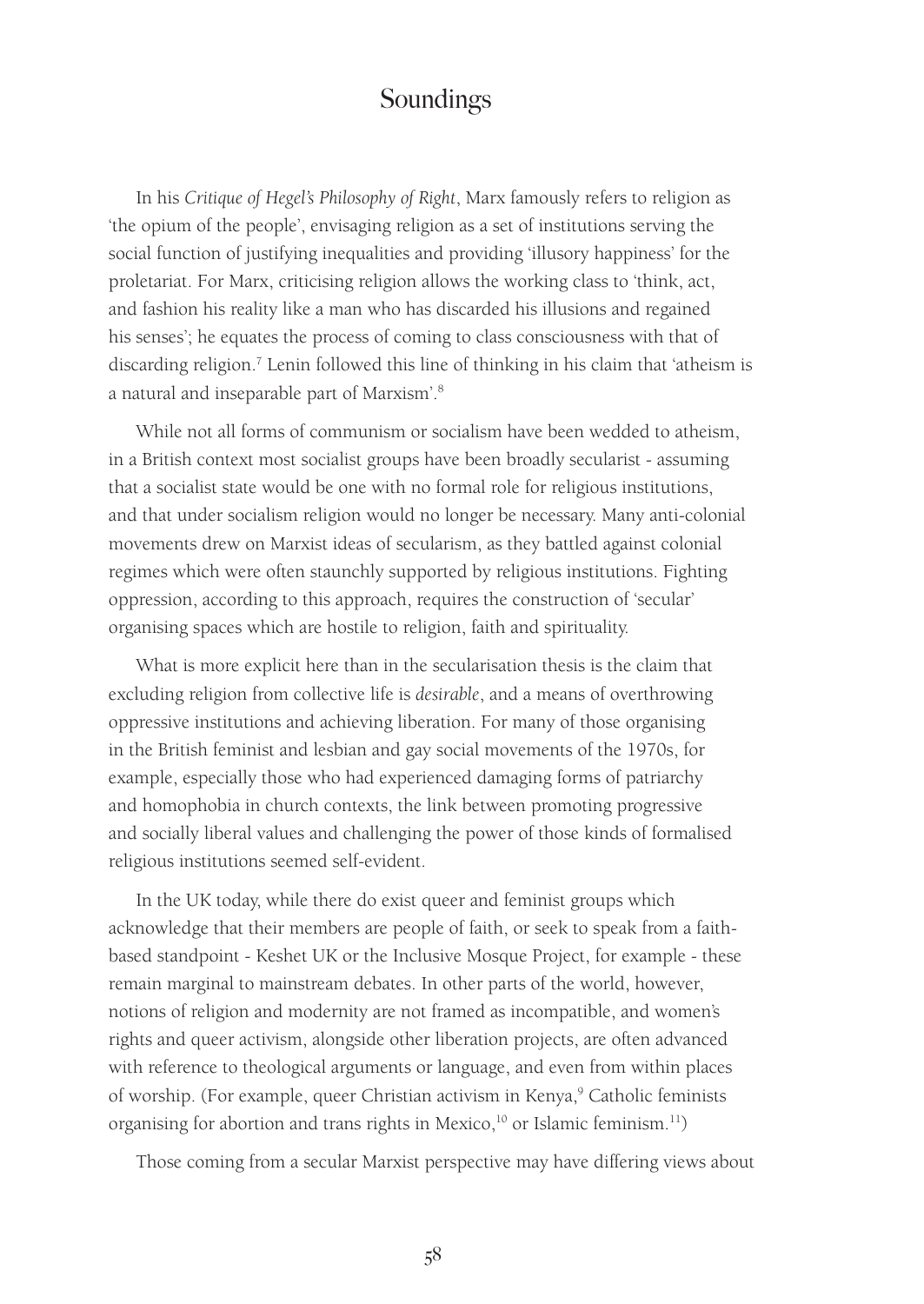what should happen to religion within a future socialist society: some might imagine that religion will continue to exist in the form of private beliefs which will have no place in public life, and others might wish for religion to disappear altogether. What is important here is that secularisation is understood as an outcome of *struggles* between opposing forces, meaning that political engagement is necessary. Southall Black Sisters and Women Against Fundamentalism would be examples of this kind of secularist organising; and the kinds of issues they might mobilise around would include opposition to state-funded faith schools, on the assumption that they are inherently likely to create damaging patriarchal environments, or foster prejudiced views against other groups.

#### *Approach 3: Limited welcome - religion as an expression of 'culture', 'ethnicity' or 'race'*

A third way of conceiving of the relationship between left-wing political activity and religion - or 'the secular' - is to make space for certain kinds of religious expression and engagement within public organising spaces, but in limited or tempered forms. Theoretically, this is underpinned by an understanding that the denigration of their cultural and religious practices has been a key part of othering colonised people; thus, for example, the racist caricatures drawn by Enlightenment thinkers often referred to their belief systems in derogatory ways.<sup>12</sup> The creation of secular spaces that actively exclude anything seen as religious is recognised as a mode of contemporary racism; while permitting some forms of inclusion is seen as antiracism. However, this welcome is limited to forms of religious expression taken as proxies for 'race', 'culture' or 'ethnicity', and avoids engaging with religious content such as beliefs, theologies or deities.

Anti-racist organising around Islamophobia is the most obvious example of this, with the recognition that hostility towards expressions of Muslimness which often hinge on the apparent threat that Muslims pose to modern secular societies - furthers racism. It can also be observed in relation to other minority religions, including Judaism, where debates around antisemitism are framed as issues of 'culture' or 'ethnicity'. Another expression of limited welcome is when left organisations engage with faith groups such as black churches as a means of reaching ethnic minorities, with these institutions understood in functional terms as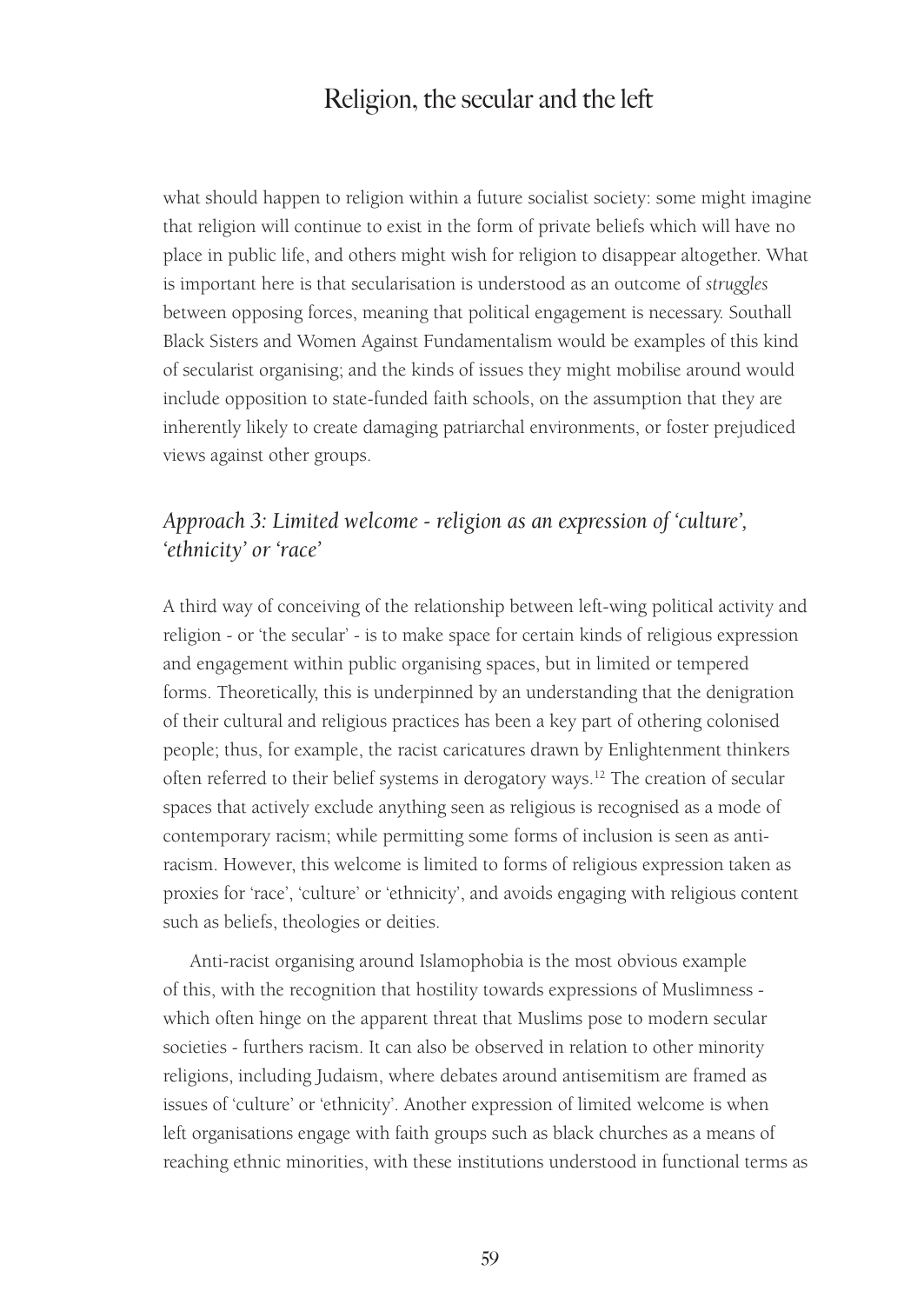providing valuable communal resources for surviving in a racist society.

While this approach has now become the dominant narrative in many leftist political organising spaces, it has been adopted as a result of the outcome of a series of struggles over recent decades. In relation to Islam specifically, the controversy following the publication of Rushdie's *Satanic Verses* in 1989 split the left precisely on this question of how it related to contemporary understandings of racism. For some, the outpouring of contempt against Muslims triggered by the book's publication drew on longstanding Orientalist tropes of Muslims as violent, uncivilised and irrational; others took the opposite approach, seeing supporting Rushdie against death threats from the oppressive authoritarian regime in Iran as the anti-racist position. Still others saw the whole affair as irrelevant to anti-racism, with Paul Boateng, for example, stating that it had 'nothing to do with black discourse'.<sup>13</sup>

Mobilisations by Muslim civil society in the 1990s led to the term 'Islamophobia' being coined and popularised,<sup>14</sup> and to a series of demands being made of the New Labour government, many of which were conceded - including re-introducing a question on religion in the 2001 census, which allowed the structural disadvantage experienced by Muslims as a group to be evidenced the first time. (Prior to this, there had not even been an accurate figure of the number of Muslims in Britain.) Initially, groups such as the Muslim Council of Britain were perceived to be very much aligned with the establishment, but later they forged new relationships with left-wing organisations, through their joint opposition to the invasions of Afghanistan and Iraq. Puwar, for example, recounts large numbers of Muslims praying in Trafalgar Square during a 2001 anti-war demonstration, which had occurred during Ramadan.<sup>15</sup>

The War on Terror, introduction of Prevent and increasing preoccupation at a state level with the threat posed by Muslims led to a broad acceptance on the left that Islamophobia existed and constituted racism. Supporting forms of religious expression within public space, such as practising hijab or having access to prayer rooms, is thus framed as a means of countering hostility towards religious others, and recognising as part of normal everyday life practices that have been pathologised or seen as indications of radicalisation by a racist state.

This approach does afford a level of welcome to certain kinds of religious practice and expression. However, it is a *limited* welcome, which allows for its presence when it is compatible with sociological categorisations and forms of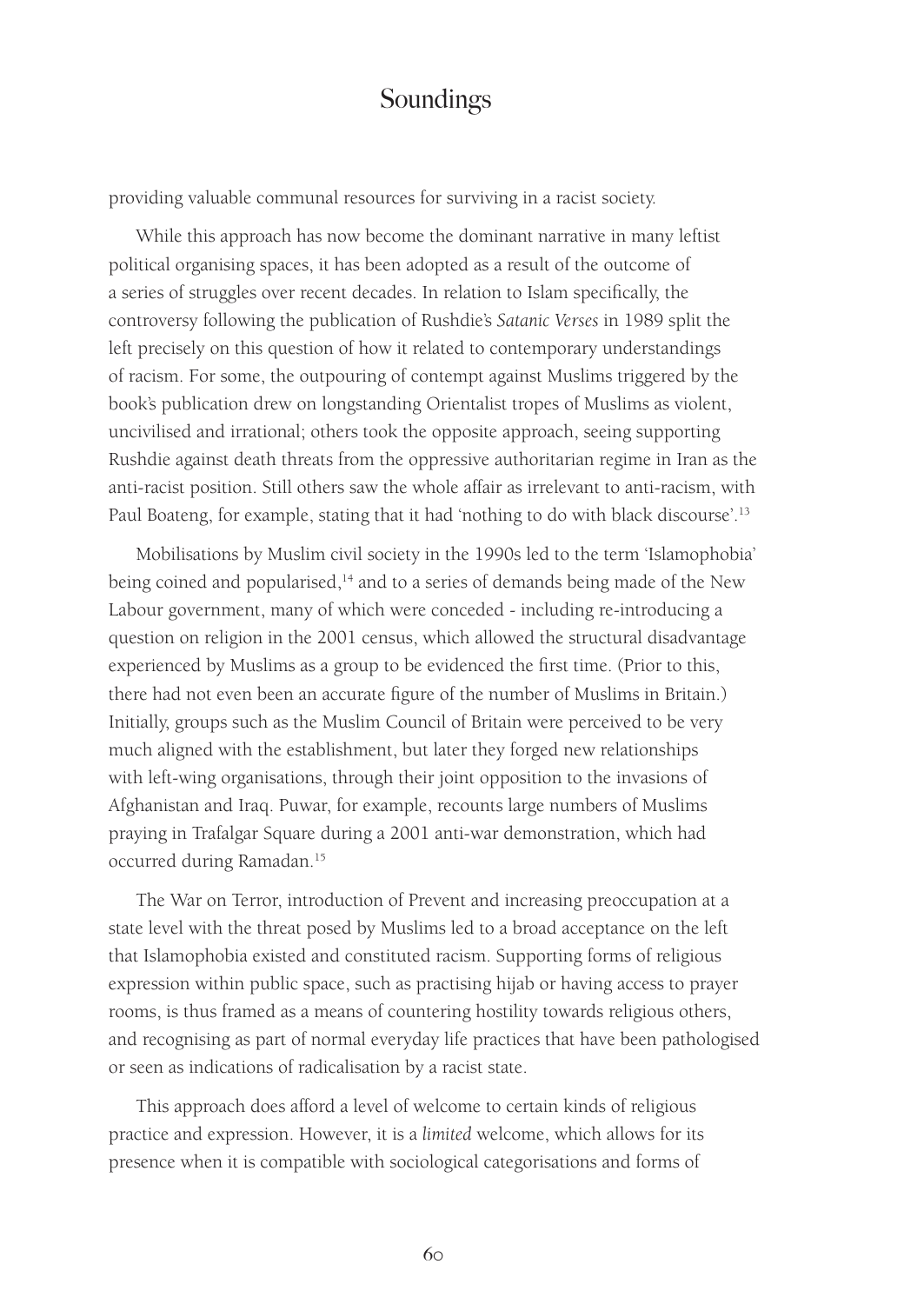knowledge that are rooted in an Enlightenment intellectual tradition in which the religion-secular distinction is deeply embedded.<sup>16</sup> For example, it is acceptable to discuss religion in the context of statistical evidence of group disadvantage. But there may be a difficulty in accommodating religious expression if it is associated with institutional forms that the secular left sees as more 'threatening' and loaded: Christianity is often not afforded the same kind of permission or respect, even if those practising it are 'black'.

In addition, the *content* of faith traditions - including theologies that might be mobilised to anti-oppressive ends - is generally bracketed out of discussions about faith-based racism. Namira Islam has coined the term 'soft Islamophobia' for situations in which Muslims feel they must minimise their religiosity in order to present themselves as non-threatening in anti-racist organising spaces. She gives as an example the time when she was the only person to quote the Qur'an or cite Islamic theology at a conference dedicated to discussing Islamophobia ('Islamophobia was the focus. Islam was an afterthought').<sup>17</sup> Much of the organising around Prevent would fall into this category of limited welcome, given that it primarily hinges on sociological arguments about Muslim disadvantage or disproportionate targeting, thus still treating the content of Islam itself as a private matter. Another example of this approach would be Hope not Hate, who often mobilise against the far right through ethnic minority faith communities without engaging with questions of God or theology.

#### *Approach 4: incorporation - decolonised religion as a source of spiritual guidance*

The fourth and final perspective sees faith, spiritual beliefs and theologies as normal, unremarkable elements of public life, and spiritual practices and beliefs as equally capable of motivating and sustaining collectives as they attempt to end oppression and achieve liberation. Those taking this approach do recognise that many institutions which have been labelled as 'religious' are implicated in perpetuating oppressive systems. However, they also emphasise the oppressiveness of the idea of the fully rational human being who can engage in a secular realm of public reason, which erases the tacit and embodied dimensions of knowledge that spiritual practices allow access to. Decolonial scholars such as Mignolo have spoken therefore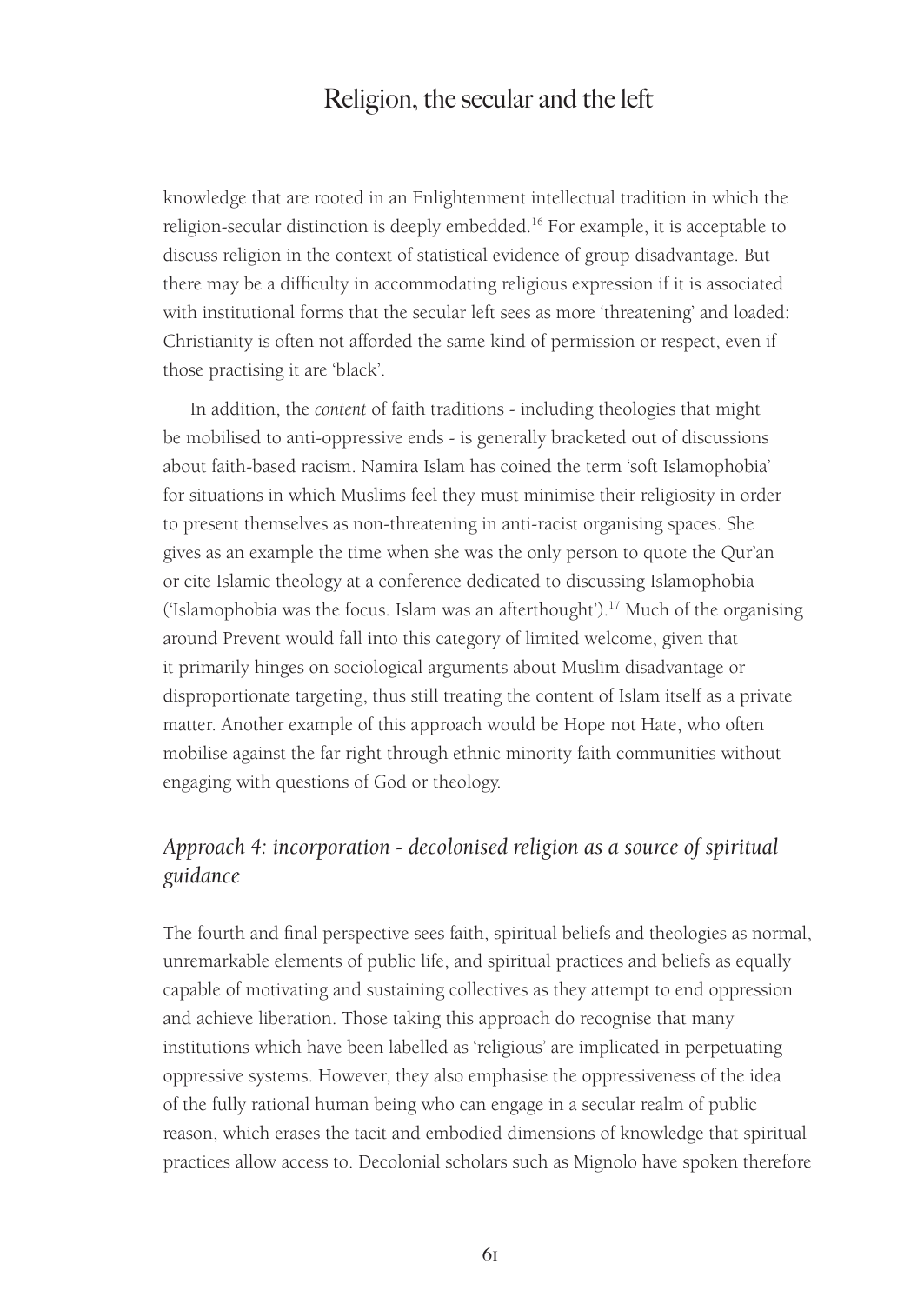of the need to 'decolonise religion and liberate spirituality'<sup>18</sup> as forms of knowledge suppressed under coloniality.

This approach is probably the most unfamiliar and complex to describe, but can be seen as rooted in postcolonial perspectives which have shown how the concept of 'religion' was exported as a generic category with European colonial expansion. It was in the context of the colonial encounter that what we now understand as 'religion' (or 'culture') came to be understood as an entity that was distinct from other human phenomena and counterposed to 'the secular':

the colonial aspect is crucial because the idea of a 'secular' realm of natural reason, scientific knowledge, civil society and the nation state is inseparable from the development of constitutions, world trade and capitalist markets. These in turn have a symbiotic relationship with the development of a generic concept of 'religion' and 'religions' based on Protestant Christian origins but projected universally.<sup>19</sup>

In the varied contexts of colonial capitalist expansion across the globe this religion/ secular divide took many forms, as different regimes sought to regulate what aspects of religion should be seen as a legitimate matter of public concern. For example, in India caste came to be understood as part of 'the Hindu religion' - and therefore a matter of private beliefs rather than political claims to equality - as a means of enlisting powerful groups to administer indirect rule.<sup>20</sup> In a North American context, one tool for denying the substantive claims of Native Americans for control of territory has been to label their land-based cosmologies as the spiritual beliefs of individuals, separated from public markets.<sup>21</sup> Colonial powers, of course, created these 'secular' state systems while also promoting Christian supremacy and seeking to convert subjugated populations. But many of their subjects then reappropriated Christian teachings to resist the dehumanisation of slavery and colonialism, or to continue to worship indigenous deities.

The contemporary context is thus highly complex: both oppressive and liberatory ways of being can be found across institutions and practices commonly labelled as 'religious' or 'secular'. Rather than starting from a fixed understanding of what 'religion' is, the approach that we are calling *incorporation* tries to reimagine the practices that can meet the spiritual needs of groups trying to challenge oppression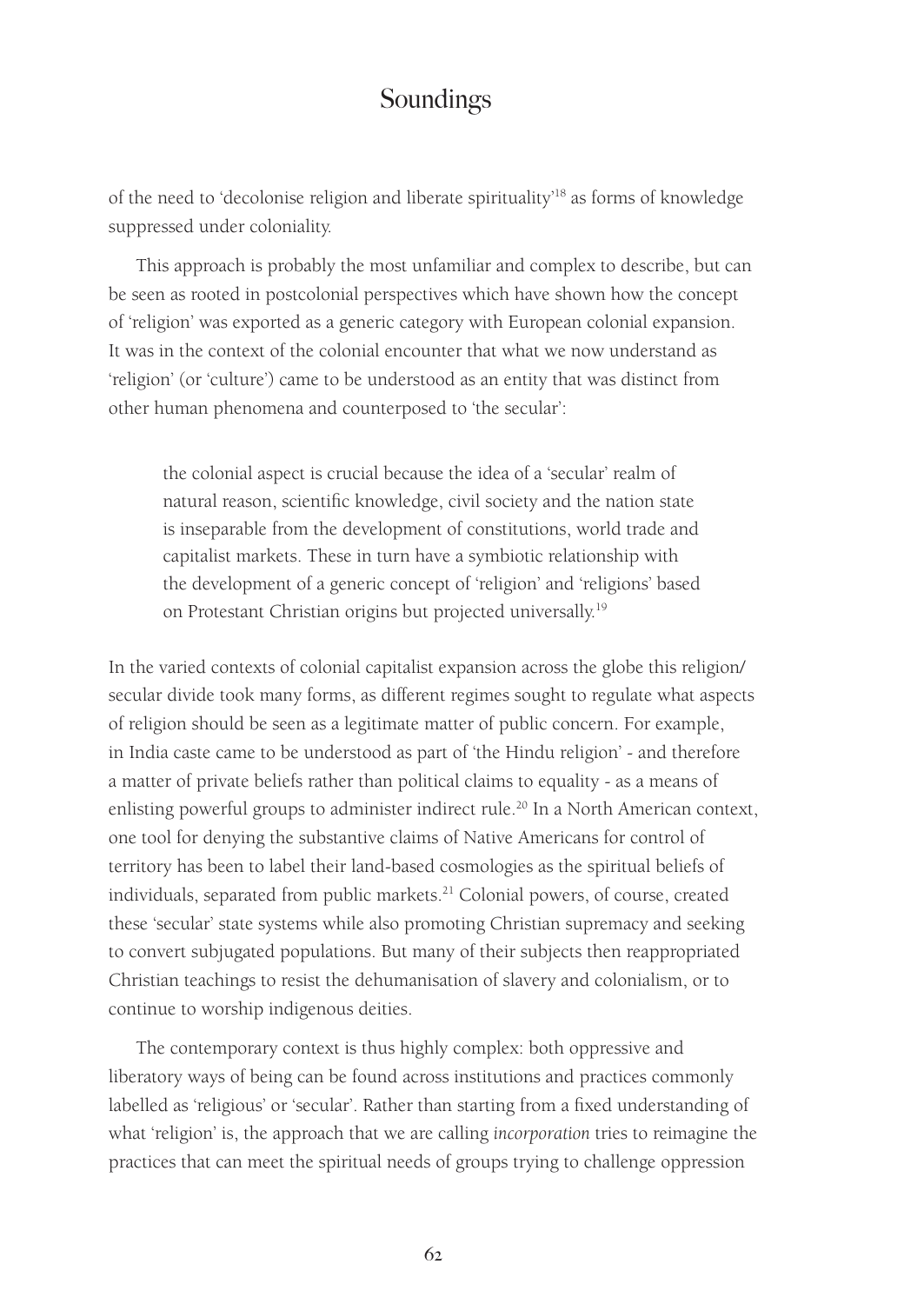outside the religious-secular framework imposed by coloniality.

In some cases, this may involve overt engagements with theology, as in the Catholic liberation theology that is a continuing force in Latin America, or the black Christian thinkers in a range of denominations who argue that religious texts and scriptures can be enacted to liberatory ends, including anti-racism, queer activism, and anti-capitalist or other leftist political endeavours.<sup>22</sup> Similar arguments have been made in relation to other faith traditions, for example in claims that Islamic texts and practices contain important guidance on issues of exploitation and oppression<sup>23</sup>, or the irreverent anticapitalist Judaism practised by a group like Jewdas.

Such explicit engagements with faith traditions or 'God' are more likely to appear in leftist spaces when dissociated from institutional religion, or made 'safe' by being couched in forms such as poetry or spoken word.<sup>24</sup> There is often more willingness to incorporate spiritual practices that are understood as 'non-Western' and 'precolonial', most obviously meditation and yoga as common forms of 'radical selfcare', or the New Age or hippie spiritual practices promoting 'connection to nature' common among environmental groups. These may, however, be only questionably left-wing if they sidestep key questions of power.

Equally, practices related to 'indigenous' belief systems can be detached from political values, for example when the honouring of ancestors is regarded as simply a safe expression of 'culture' and indigeneity and lacks any connection to resisting colonial power. By contrast, within Pan-African and black community organising spaces indigenous African religions and Rastafari concepts might be drawn upon, alongside marginal black Christian theologies, to make substantive claims for reparations, or to formulate radical anti-capitalist stances against a state which is understood to be allied to whiteness and hard, exclusionary secularism.

The reason this is the most difficult of the four approaches to describe is both because it challenges embedded understandings of 'religion', and because it is intrinsically connected to non-verbal ways of knowing which are hard to incorporate into academic texts such as this one. It sits alongside the other three approaches to 'the secular' within leftist political organising as part of a typology which is not meant to be seen as exhaustive or mutually exclusive, but is offered here as a way of suggesting some of the ways various actors respond to 'religion', faith and spirituality in their activism.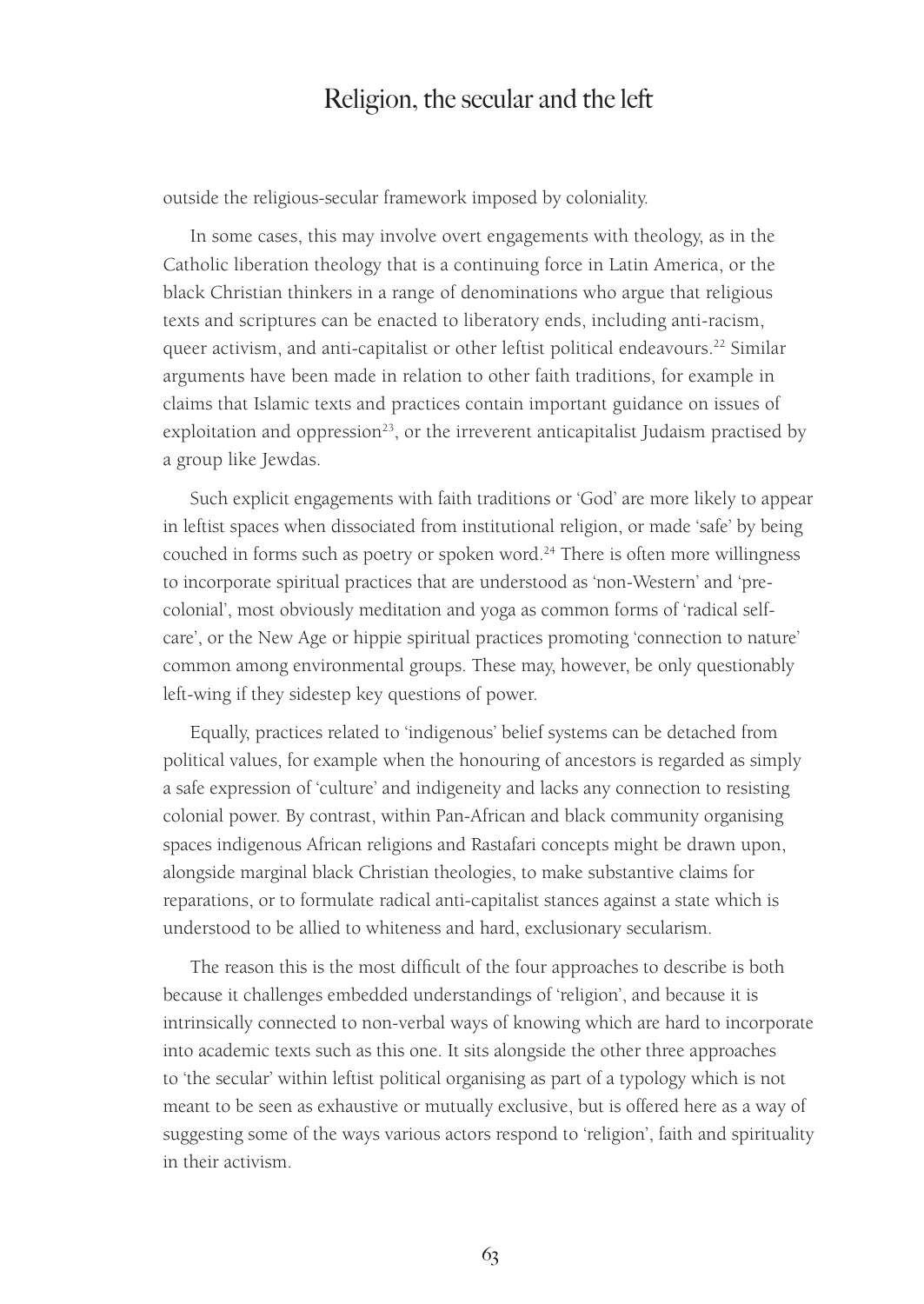Having described these different approaches, we now go on explore how they might work in practice in relation to two case studies, chosen because of their very different approach to religion. The first of these examples is Southall Black Sisters, a 'not-for-profit, secular and inclusive' feminist organisation that provides support and services to black and minority women; the second is the multi-stakeholder community organising that took place in the wake of the Grenfell emergency and commemorations, focusing particularly on the silent marches.

#### **Secular black feminism: the case of Southall Black Sisters**

Southall Black Sisters (SBS), founded in 1979, provides support for ethnic minority women experiencing gender-based violence. Its founders are explicit about their socialist feminist politics, and their anti-imperialism, seeing themselves within the tradition of anticolonial struggles in the global South. They often describe themselves as 'black feminists', with 'black' here (like the 'black' in their name) being understood as 'politically black', i.e. referring to all non-white people rather than just those of African heritage.

From the outset, the group has sought to challenge oppressive patriarchal norms within minority communities, which they often encountered as being justified in religious terms. In the context of domestic violence services, SBS have long raised concerns that when the work of providing services is framed in relation to religion, this can undermine the rights and safety of women. Writing in 1990, one of their members was highly critical of a Hackney refuge established solely for Muslim women, which imposed rules around wearing 'modest dress' and observing a curfew, and saw its role as providing a place for a 'cooling off' period before the women would return to their husbands.<sup>25</sup> The religious character of this service was seen as intrinsically linked to a policy of encouraging residents to reconcile with their families rather than supporting women to live independently, thus placing women at risk of further violence.

Presenting the work of SBS as 'secular' has been crucial to the way that the group has organised for the past forty years. They have developed strong relationships with institutions such as the National Secular Society, and Gita Saghal, who was an early member, went on to found the Centre for Secular Space. In the wake of the Rushdie affair, members of SBS formed Women Against Fundamentalism 'to challenge the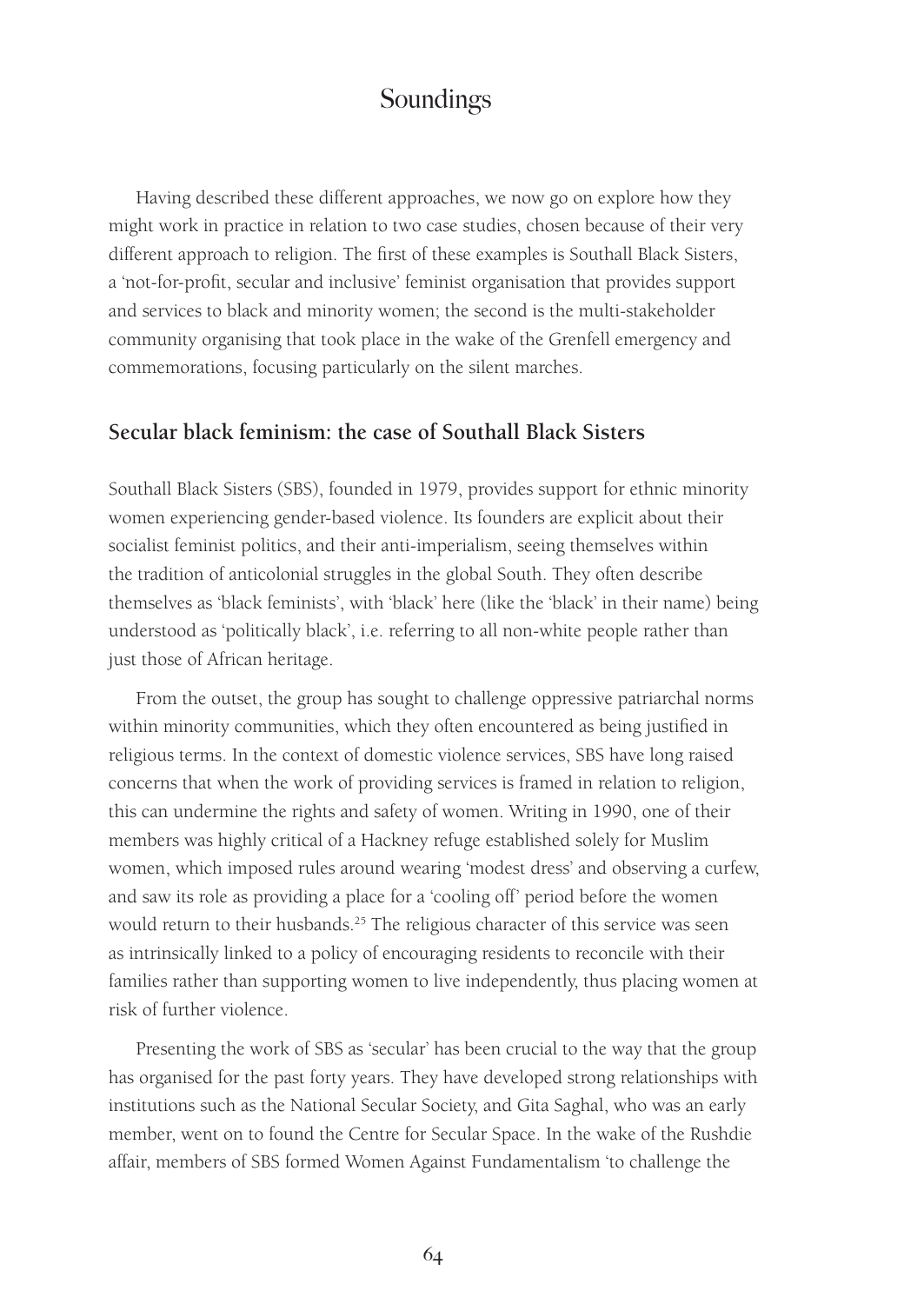rise of fundamentalism in all religions',<sup>26</sup> and the two groups have maintained strong ties over the past twenty-five years.

What SBS mean by 'religion' in this context is made clear in a statement produced in 1989 expressing their solidarity with Salman Rushdie: 'we believe that religious worship is an individual matter and the state should not foster one religion above any other'.<sup>27</sup> Religion is thus constructed as a question of private beliefs, with the state and leftist organisations imagined as neutral in their endeavours to ensure freedom for all religions according to a secular, Western human rights framework. SBS have long been critical of the ongoing privileging of Christianity within the British state, and have argued that all faith schools, including church schools, should become non-religious community schools.

This construction of religion maintains that it cannot be part of a liberatory public space because it is intrinsically tied up with unequal power relations. In a speech to the National Secular Society, founder Pragna Patel asserts that religion 'cannot be allowed to define our roles and our values, because it is based on hierarchy and power and inequality in itself', and thus will always limit the freedom of 'women, sexual minorities and indeed other religions'.<sup>28</sup> Secularism therefore must insist on 'delinking [religion] from political power in the family, and in the community and in state institutions<sup>29</sup> in order to give equal access to human rights.

The view that defining a group along religious lines will foster division and inhibit solidarities has arguably been borne out in a context such as Southall. Since the 1970s ethnic minority communities in Britain have in many ways themselves become more divided, with South Asian communities in particular fracturing along faith lines, partly as a result of growing sectarian conflicts on the Indian subcontinent. SBS have argued that even having specific terms for faith-based racisms can lead to divisions. When giving evidence to the recent Parliamentary inquiry into defining Islamophobia, they argued that using the term would impede collectivities: 'instead of solidarity and alliances being formed it leads to a hatred of the other'.<sup>30</sup>

In her National Secular Society Speech, Patel recognises that religion 'does play a positive role' in the lives of many of the women who come to SBS, and maintains that their understanding of secularism is not anti-religion. SBS may well see their own position as one of 'limited welcome', and there are undoubtedly women of faith who do greatly value the support the organisation has provided over many decades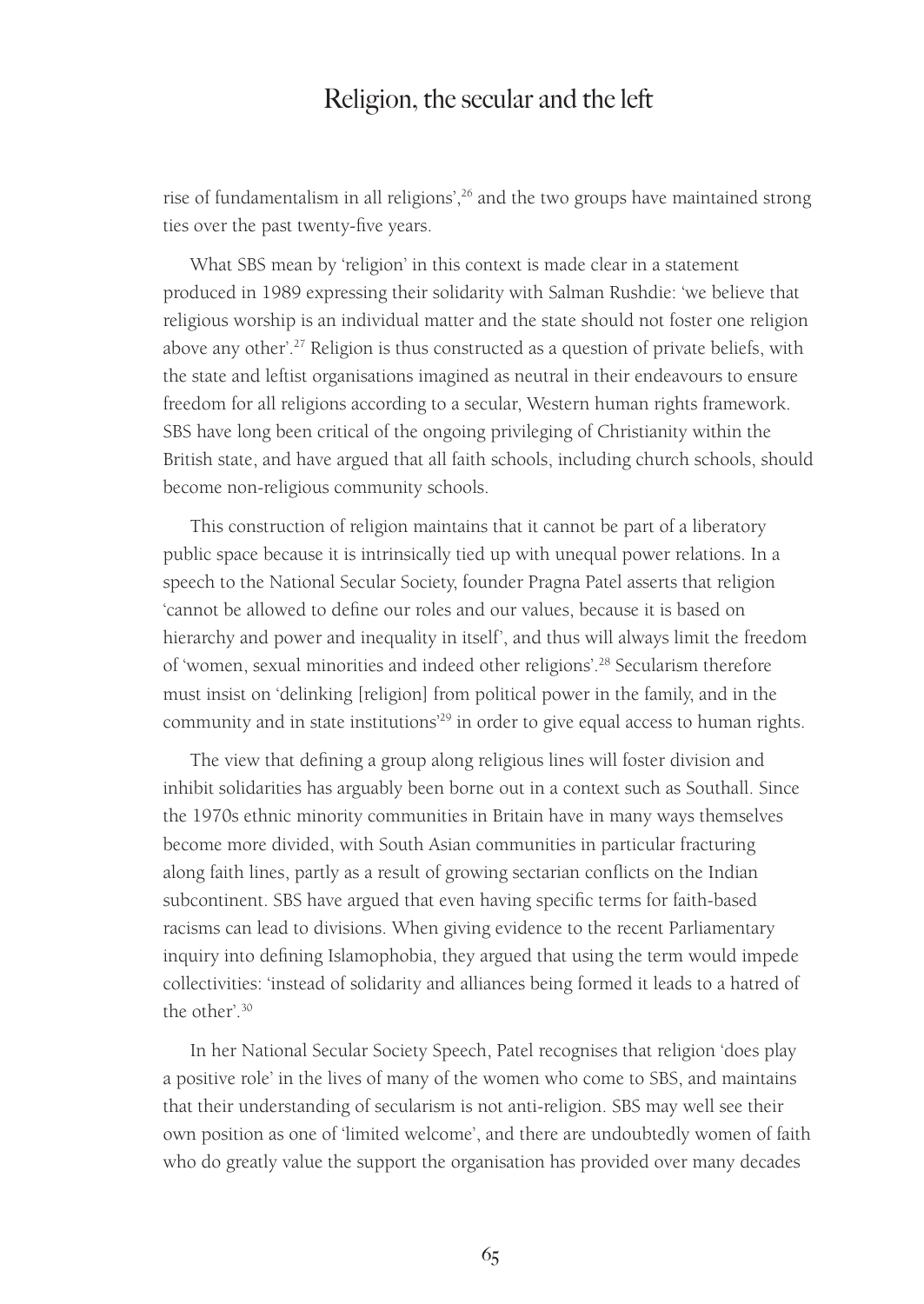of battling with religious conservatism. By our typology, however, we would describe their approach as one of significant hostility, in that it treats religion as a self-evident category that is inherently tied to oppressive institutions and practices that need to be removed from the public arena in order to achieve equality.

#### **Commemorating Grenfell**

Our second case study is very different, and looks at some of the responses to the Grenfell Tower fire. This is not intended as a comparison with Southall Black Sisters as a single organisation - this second example is very recent and involves multiple stakeholders, and there is no stated collective position on how they relate to 'religion' or 'the secular'. But it does help to illustrate what we mean by *incorporation*, when this is difficult to articulate through verbal and intellectualised means.

Almost immediately after the fire broke out in June 2017, a wide range of groups became involved in the emergency response, many of which were connected to faith institutions. It was Muslims, for example - who were awake for Ramadan prayers - who first raised the alarm; and by the following morning several churches, mosques and the local gurdwara were co-ordinating donations and volunteers as well as providing spaces of sanctuary for survivors.<sup>31</sup> These worked cooperatively with non-religious organisations such as the Rugby Portobello Trust and the Radical Housing Network. Over the past two years, a complex patchwork of different groups has emerged in response to the fire and its aftermath, including Grenfell United and Justice for Grenfell; this network includes groups offering spiritual and material support to survivors and those more focused on campaigning - though these activities overlap considerably.

The scale of the loss of human life and the community's intense suffering has meant that much of the organising has focused on creating collective spaces of mourning. Given that many of those who died were people of faith from a wide variety of backgrounds, these commemorations have drawn upon a multiplicity of faith traditions and practices. The official memorial service at St Paul's Cathedral was opened by a local Catholic priest and imam carrying a banner through the church, and the service included a Muslim girls choir singing a song called *Inshallah* and a young survivor of the fire reading a poem by Rumi. In June 2019, a multifaith vigil marking two years since the fire included prayers sung from the Qur'an, readings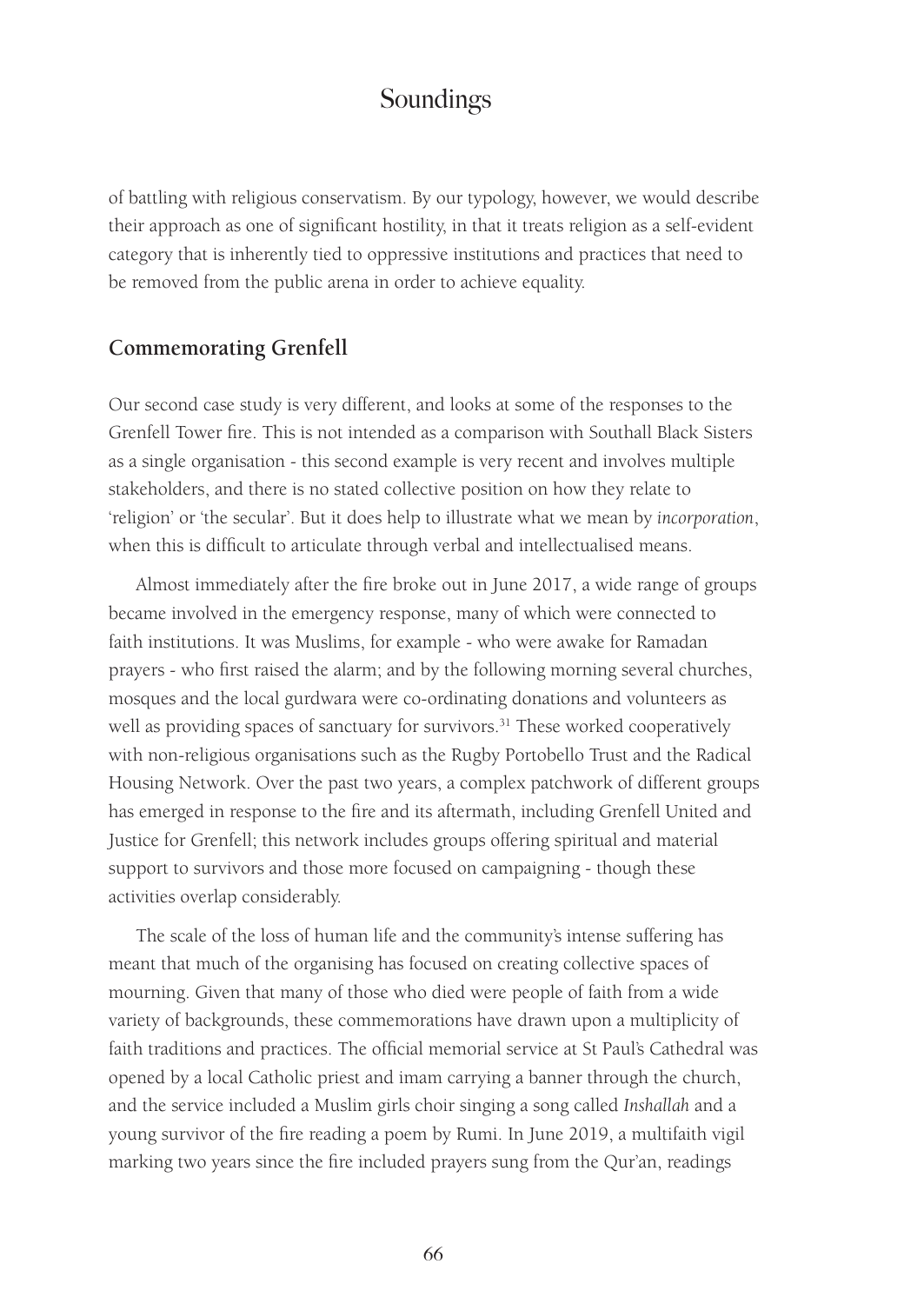from Sikh Scriptures and songs from a gospel choir.

These unambiguously 'religious' ways of commemorating those who died have been combined with other kinds of practices less explicitly linked to particular faith traditions, but maintaining the same tone and solemnity. The June 2019 multifaith vigil included a rendition of Coldplay's 'Fix You' and a poem from the rapper and local resident Lowkey with the refrain 'we will not betray the dead'. The Wall of Truth under the West Way has been a site where many people have lit candles, and the silent walks which began spontaneously two weeks after the fire took place have continued on the 14th of every month.

These silent walks have provided spaces for a very wide range of people to demonstrate solidarity - attendees are far more mixed in terms of age, background and race than most protests. They have also given opportunities to link the local and national dimensions of the issue.<sup>32</sup> At the end of one of the walks in 2018, a Labour councillor from Liverpool brought messages of support from Hillsborough campaigners and reflected:

although we know pain, we don't know *your* pain, so it's been a very very moving experience for me to walk along with you tonight, and it will make me just even more committed to supporting you.<sup>33</sup>

The silent walks are not labelled as 'religious', 'spiritual' or 'faith-based' spaces. But we would argue that they constitute a form of collective embodied practice which invites those attending to 'know' the pain of those in mourning non-verbally and non-intellectually, in ways which challenge a hard division between secular public space and religious private space. It could be argued that Grenfell is such an extreme context that it is hard to draw wider conclusions from it. Certainly, the sense that it surpasses human understanding has pervaded responses such as Ben Okri's poem *Grenfell Tower*:

When you saw it with your eyes it seemed what the eyes Saw did not make sense cannot make sense will not make sense.<sup>34</sup>

Comprehending the violent loss of so many lives is in itself difficult, and is compounded by the extreme complexity of the causes of the fire - which continues to afford protection to those responsible from facing justice. As Lowkey has noted,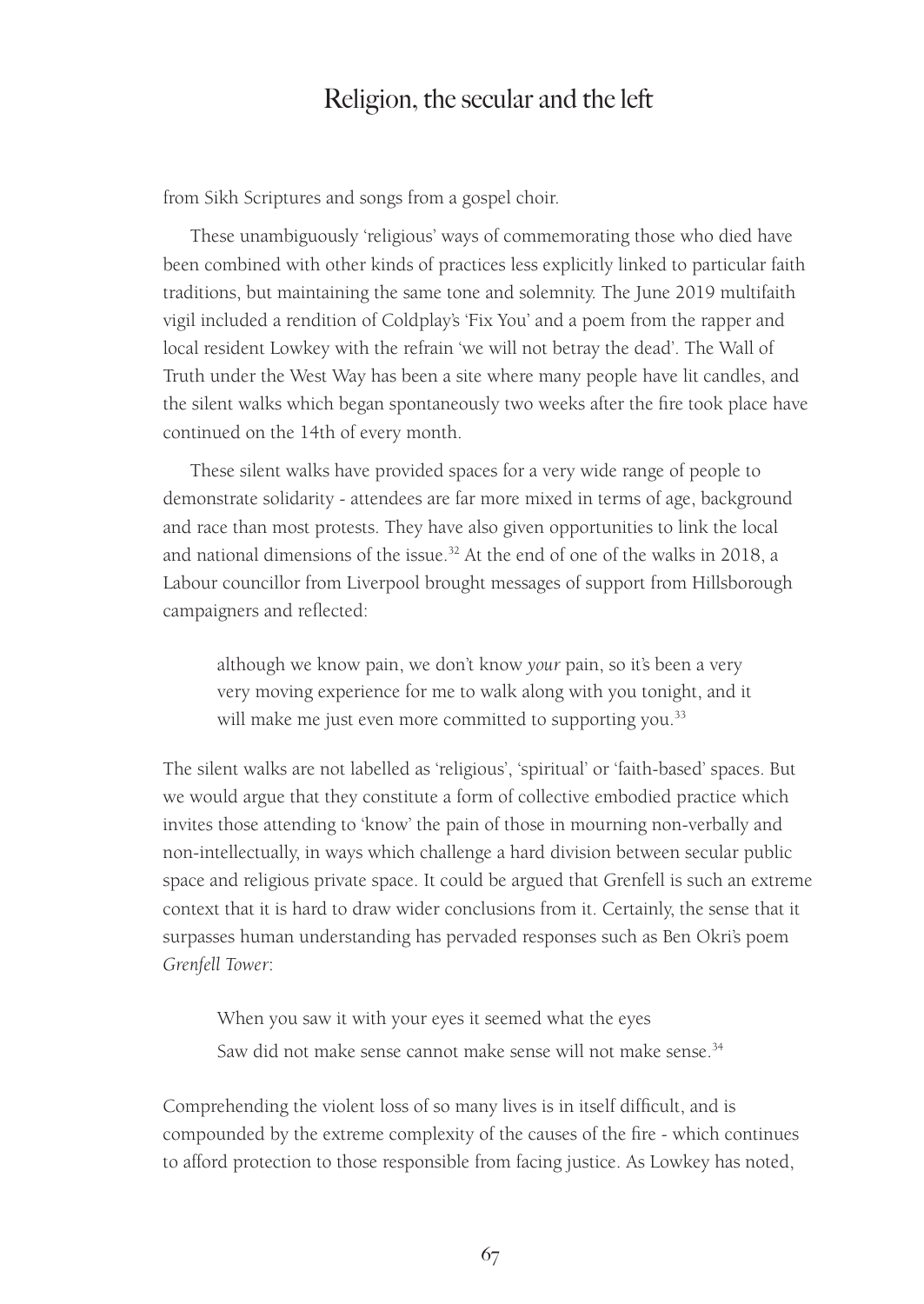it is only since the fire that those who survived have been able to come to some understanding of 'those invisible forces [which] can act in ways that can literally cause you to die'.<sup>35</sup> This sense of the unknowable is of course most starkly illustrated by the ongoing suspicions that the official death toll of 72 is inaccurate, and that additional people may have entirely disappeared.

We would argue that it is precisely this inability to grasp what happened through the intellect that makes embodied practices - in particular the shared walking in silence - crucial to the community's ability to maintain strength and experience solidarity in the face of incredible and ongoing injustice. By their nature, the silent marches allow a multiplicity of people to engage with them in different ways: while a practising Christian might see them as spiritual (incorporation), a non-religious leftwing activist might remain oblivious to the spiritual dimensions perceived by others (indifference), and another non-religious participant might understand that others see it in religious terms and feel respectful towards this while not being personally engaged (limited welcome).

In drawing attention to these elements we are not trying to argue that the presence of religious institutions and faith communities in the response to Grenfell has been an unequivocal 'good'. Undoubtedly there will have been disagreements and controversies around who holds power, in which patriarchy, class and racism have been at play across all the religious and non-religious institutions involved. What we hope to question here is the construction of the category of 'religion' as a static entity, and to call for more granular engagements with particular practices and their oppressive and/or liberatory effects. By focusing on the monthly silent marches - one such practice that has recently emerged - we also hope to challenge the idea that modern, 'secular' left-wing activists have no need of embodied collective practices when engaging in the hard work of forging alliances and being present with the suffering caused by capitalism and coloniality.

#### **Conclusion: religion and secular beyond universalisms**

As we have outlined, leftist groups have widely varying attitudes to the question of secularism and religion: they can be found on both sides of arguments around religious dress, faith schools, gender-segregated events in universities, or the value of a term such as Islamophobia. We have attempted to elucidate here some of the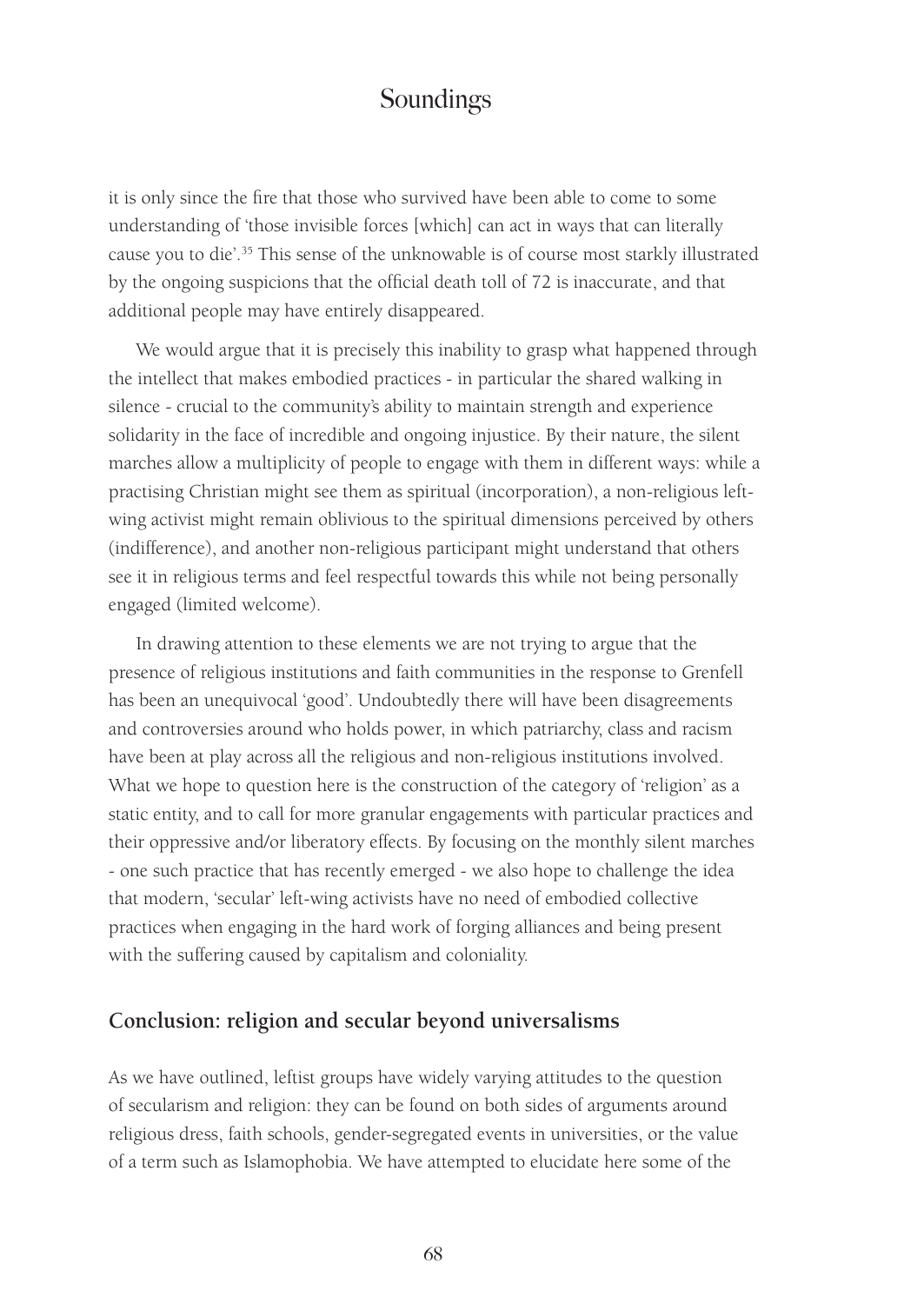theoretical underpinnings - often implicit - of the ways in which 'religion' and 'the secular' are being constructed by these different actors, in the hope that this might at least make the terms of the disagreements more comprehensible.

As we have already pointed out, and as we have tried to emphasise throughout this piece, our typology is not exhaustive and we do not see the categories as mutually exclusive. In practice, a single constituency Labour Party branch might provide 'limited welcome' when passing a motion against Prevent, be 'hostile' when defending LGBT education against protesters making arguments on religious grounds, and demonstrate aspects of 'incorporation' when attending a faith-led vigil following a terrorist attack. 'Indifference' might also underpin its day-to-day activities and modes of organising, for example if members who belong to faith communities have to constantly remind the rest of the group to consider engaging with them. However, it is arguable that 'indifference' is an increasingly difficult position to maintain in the current moment, given the growing prominence of racialised discourses on religion.

In the afterword for *After Grenfell*, Robbie Shilliam warns academics of the dangers of trying to create universal theories out of the fire and its aftermath, arguing that we should accept 'the salience of the knowledge traditions, intellectuals and activists of the Notting Dale locale'.<sup>36</sup> What we hope this analysis has highlighted is the need for contextual readings of 'religion' and 'the secular', as we try to understand how the left should go about building solidarities and alliances.

In the context of Southall, challenging patriarchy might mean challenging its expression in religious institutions, and defining women's spaces as 'secular' might be a necessary part of creating those collectives, given the sharpening divisions along faith lines in South Asian communities. Not far down the road in Notting Dale, however, different ways of relating to practices associated with faith traditions might be required, as locals and outsiders try to build solidarities by finding ways of 'knowing' each other's pain after profound trauma and loss.

**Deborah Grayson** is a researcher based at Goldsmiths, currently working on a project about how civil society organisations are policed around 'political' activity. Debs is a member of the *Soundings* editorial collective and cofounder of The GLC Story, a community archiving project which aims to connect current Londoners with the radical history of the 1980s Greater London Council.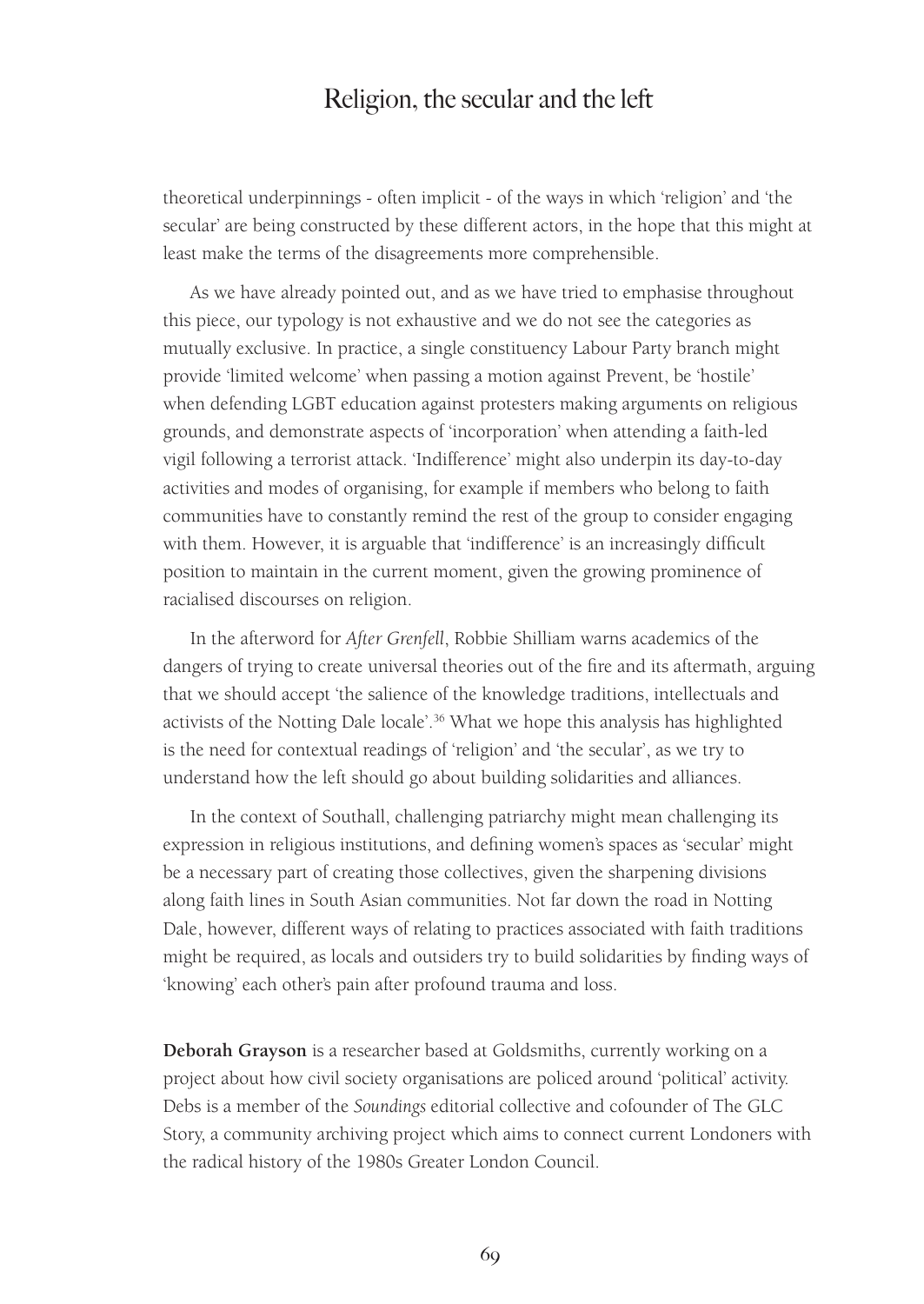**Tamanda Walker** is a researcher based at the University of Leeds, currently exploring race and faith in institutional and political life from postcolonial and black feminist perspectives. Her current project explores how notions of modernity and the secular impact equity, inclusion and/or cohesion in public life.

#### **Notes**

1. J. Habermas, 'Religion in the Public Sphere', *European Journal of Philosophy*, Vol 14 Issue 1, 2006; L. Woodhead & R. Catto (eds), *Religion & Change in Modern Britain*, Routledge, London 2012.

2. P. Vardy, *Good and Bad Religion*, SCM Press, Stoddard & Martin 2017.

3. We acknowledge that this piece may be seen as over-emphasising the more positive potential for 'religion' and 'faith'; however this is an intentional attempt to disrupt the notion that anything placed within the category of religion is inherently 'bad' and incompatible with attempts to achieve social equality.

4. E.g. T. Asad, *Formations of the Secular: Christianity, Islam, Modernity*, Stanford University Press 2003; E. Arweck, S. Bullivant & L. Lee, *Secularity and Non-Religion*, Routledge 2013; P.L. Berger, *The Heretical Imperative: Contemporary Possibilities of Religious Affirmation*, Doubleday Garden City, New York 1979; T. Fitzgerald, *Religion and the Secular: Historical and Colonial Formations*, Routledge 2007; R. Catto & D. Martin, 'The Religious and the Secular', in Woodhead & Catto, *Religion and change in modern Britain*.

5. B. Wilson, *Religion in Secular Society*, Oxford University Press 1966; Woodhead & Catto, *Religion & Change in Modern Britain*.

6. A current debate within religious studies is whether those who explicitly *claim* to be indifferent to religion are in fact indifferent - e.g. L. Lee, *Reimagining the Non-religious: Reimagining the Secular*, Oxford University Press 2015. What we are referring to here is a more implicit kind of indifference which is unlikely to be professed.

7. K. Marx, *Critique of Hegel's Philosophy of Right*, Cambridge University Press 1972, p12.

8. V.I. Lenin, *Religion*, Read Books 2007, p5.

9. A. van Klinken, *Kenyan, Christian, Queer: Religion, LGBT Activism and Arts of Resistance in Africa*, Penn State University Press 2019.

10. Marta Lamas, 'Cuerpo y política: la batalla por despenalizar el aborto', in Gisela Espinosa Damián and Ana Lau Jaiven (eds), *Un fantasma recorre el siglo: luchas feministas en México 1910-2010*, UAM-Xochimilco, Mexico 2011; K. Bárcenas Barajas, 'Apropiaciones LGBT de la religiosidad popular', *Desacatos*, 61, 2019.

11. See, for example, the work of Moroccan feminist writer and sociologist, Fatema Mernissi.

12. Hegel, for example, linked accounts of Africans worshipping 'natural forms' and not recognising God as 'a supreme being' to their supposed cannibalism and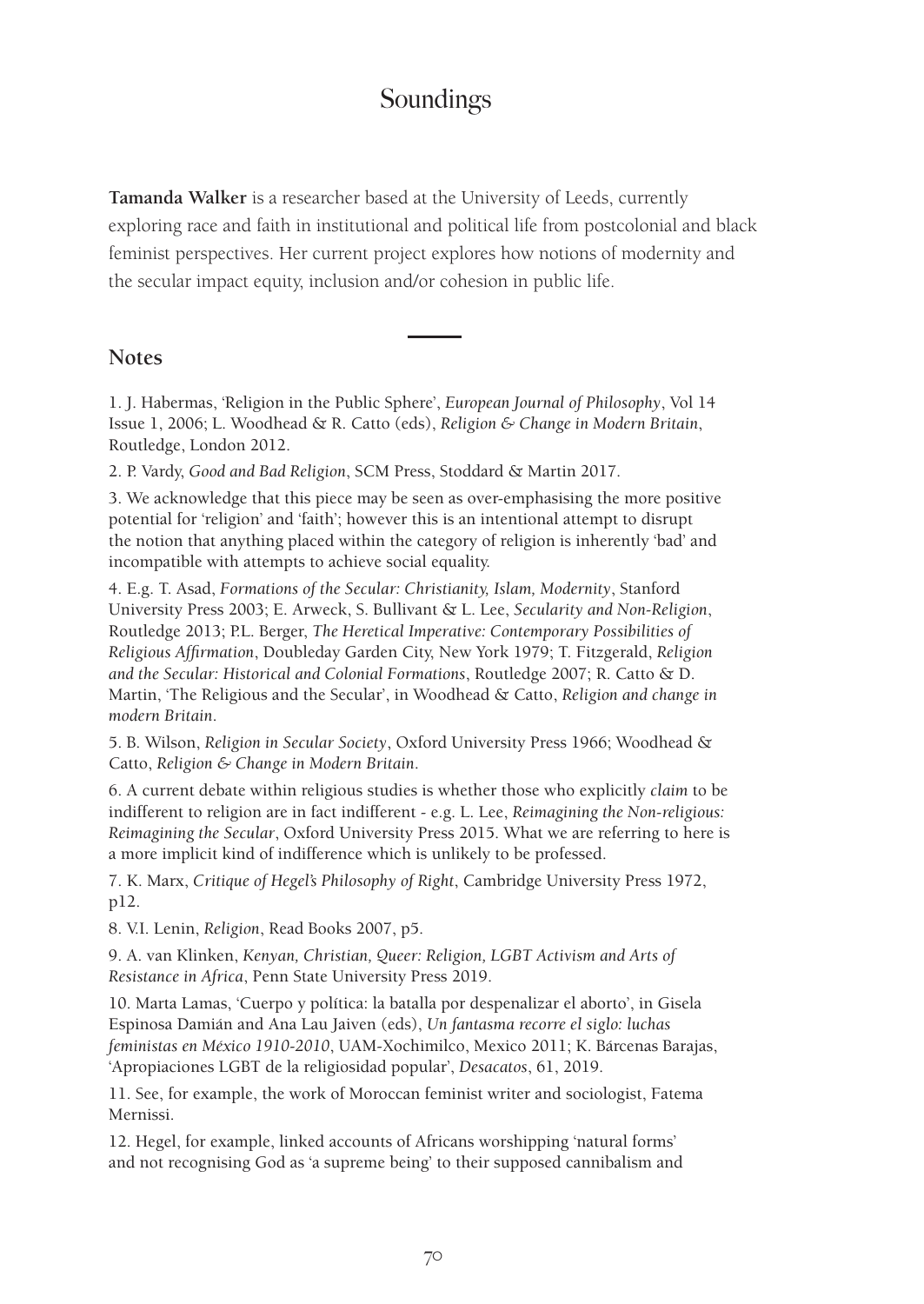acceptance of slavery (G.W.F. Hegel, 'Geographical Basis of World History', in E.C. Eze (ed), *Race and the Enlightenment: A Reader*, Blackwell 1997.

13. Quoted in T. Modood, 'British Asian Muslims and the Rushdie Affair', in J. Donald & A. Rattansi (eds), *'Race', Culture and Difference*, Sage 1992, p29.

14. E.g. Runnymede Trust, *Islamophobia: a challenge for us all*, Runnymede Trust 1997.

15. N. Puwar, *Space Invaders: Race, Gender and Bodies Out of Place*, Berg 2004.

16. M. Horii, 'Critical Reflections on the Category of "Religion" in Contemporary Sociological Discourse', *Nordic Journal of Religion and Society*, Vol 28 Issue 1, 2015.

17. N. Islam, 'Soft Islamophobia', *Religions*, Vol 9. Issue 280, 2018, p1.

18. W. Mignolo, 'Neither Capitalism nor Communism, but Decolonization: Interview with Walter Mignolo (Part I), *Critical Legal Thinking*: http://criticallegalthinking. com/2012/03/21/neither-capitalism-nor-communism-but-decolonization-an-interviewwith-walter-mignolo/.

19. T. Fitzgerald, *Religion and the Secular: Historical and Colonial Formations*, Routledge 2007, p9.

20. W. Sweetman, 'Colonialism all the way down? Religion and the secular in early modern writing on south India', in T. Fitzgerald (ed), *Religion and the Secular: Historical and Colonial Formations*, Routledge 2007.

21. J. Cox, 'Secularizing the land: the impact of the Alaska Native Claims Settlement Act on indigenous understandings of land' in Fitzgerald, *Religion and the Secular*; A. Smith, 'Walking in Balance: The Spirituality-Liberation Praxis of Native Women', in Jace Weaver (ed), *Native American Religious Identity: Unforgotten Gods*, Orbis Books, Maryknoll, NY 2002.

22. See, for example, R. Beckford, D*read and Pentecostal: A Political Theology for the Black Church in Britain*, SPCK Publishing 2011; A. Reddie, *Theologising Brexit: A Liberationist and Postcolonial Critique*, Routledge 2019; S. Stone, 'Consciousness, Hope and Power: The Nature of Pentecostal Political Engagement in Britain', PhD thesis 2020.

23. N. Islam, 'Soft Islamophobia'; Y. Birt, D. Hussain & A. Siddiqui, 'British Secularism and Religion: Islam, Society and the State', Kube Publishing 2011.

24. E.g. the Muslim rap duo Poetic Pilgrimage or Suhaiymah Manzoor Khan, who performs as The Brown Hijabi.

25. M. Inam, 'Opening Doors', in SBS Collective (eds), *Against the Grain: A celebration of survival and struggle*, Southall Black Sisters 1990, p27.

26. 'About WAF', WAF 2019: http://womenagainstfundamentalism.org/?page\_id=4.

27. G. Saghal, 'Fundamentalism and the Multi-Culturalist Fallacy', in SBS Collective, *Against the Grain*, p24.

28. Pragna Patel on secularism and feminism, National Secular Society 2013: https:// www.youtube.com/watch?v=k5mmeEARa9g.

29. Pragna Patel on secularism and feminism.

30. APPG on British Muslims, *Islamophobia Defined: The inquiry into a working definition of Islamophobia*, APPG on British Muslims 2019, p43.